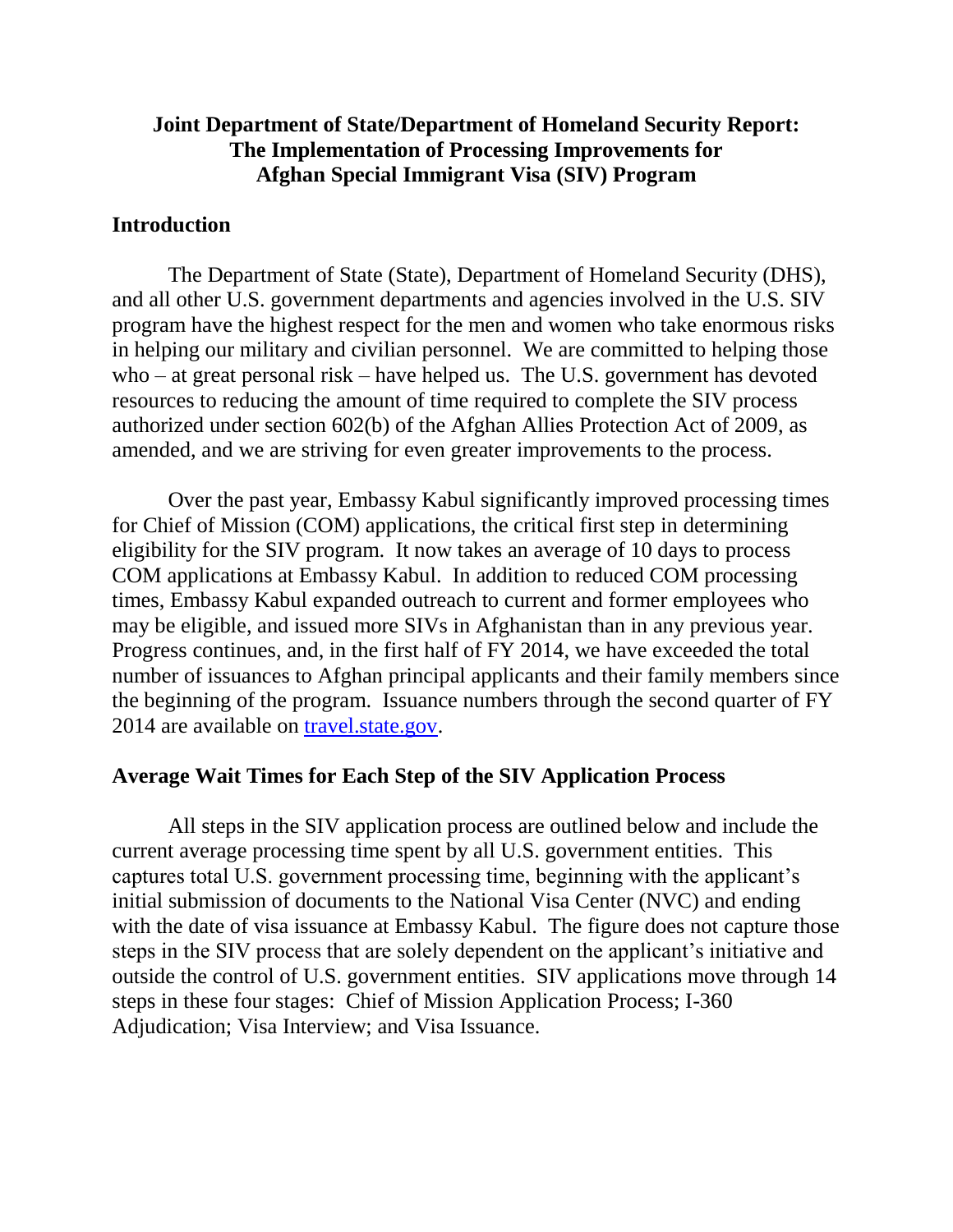| <b>Special Immigrant Visa (SIV) Processing</b>                                   |                |                                                                                                                                                                                                                                              |                                                                                                            |  |  |  |  |
|----------------------------------------------------------------------------------|----------------|----------------------------------------------------------------------------------------------------------------------------------------------------------------------------------------------------------------------------------------------|------------------------------------------------------------------------------------------------------------|--|--|--|--|
| Steps****                                                                        |                |                                                                                                                                                                                                                                              |                                                                                                            |  |  |  |  |
| <b>Stage</b>                                                                     | <b>Step</b>    | <b>Description</b>                                                                                                                                                                                                                           | <b>Current average</b><br>processing times for<br>Afghan cases applying in<br><b>Kabul</b> (business days) |  |  |  |  |
| Chief of<br><b>Mission</b><br>application<br>process                             | 1              | Applicant submits Chief of<br>Mission (COM) application<br>package to the Department of<br><b>State's National Visa Center</b><br>$(NVC)$ .                                                                                                  | applicant-controlled                                                                                       |  |  |  |  |
|                                                                                  | $\overline{2}$ | NVC reviews documents for<br>completeness.                                                                                                                                                                                                   | 10                                                                                                         |  |  |  |  |
|                                                                                  | 3              | NVC sends completed COM<br>package to U.S. Embassy<br>Kabul.                                                                                                                                                                                 | 1                                                                                                          |  |  |  |  |
|                                                                                  | $\overline{4}$ | U.S. Embassy Kabul reviews<br>COM application and makes a<br>decision to approve or deny.                                                                                                                                                    | 10 (If all required<br>documents are present)                                                              |  |  |  |  |
|                                                                                  | 5              | Embassy Kabul advises NVC<br>if COM application is<br>approved. NVC immediately<br>sends approval letter to<br>applicant. (If any documents<br>reveal that applicant does not<br>qualify for the program, the<br>COM application is denied.) | 5                                                                                                          |  |  |  |  |
| $I - 360$<br>adjudication<br>process                                             | 6              | Applicant self-petitions to the<br>Department of Homeland<br>Security's U.S. Citizenship<br>and Immigration Services<br>(USCIS) using form I-360.                                                                                            | applicant-controlled                                                                                       |  |  |  |  |
|                                                                                  | $7*$           | <b>USCIS</b> adjudicates petition<br>and sends to NVC if<br>approved.                                                                                                                                                                        | 15                                                                                                         |  |  |  |  |
| Visa<br>Interview<br>Process,<br>including<br>prior to and<br>after<br>interview | 8              | NVC sends instruction packet<br>to applicant requesting<br>standard immigrant visa<br>documentation.                                                                                                                                         | 10                                                                                                         |  |  |  |  |
|                                                                                  | 9              | Applicant submits required<br>documentation to NVC.                                                                                                                                                                                          | applicant-controlled                                                                                       |  |  |  |  |
|                                                                                  | 10             | NVC reviews documents for<br>completeness.                                                                                                                                                                                                   | 10                                                                                                         |  |  |  |  |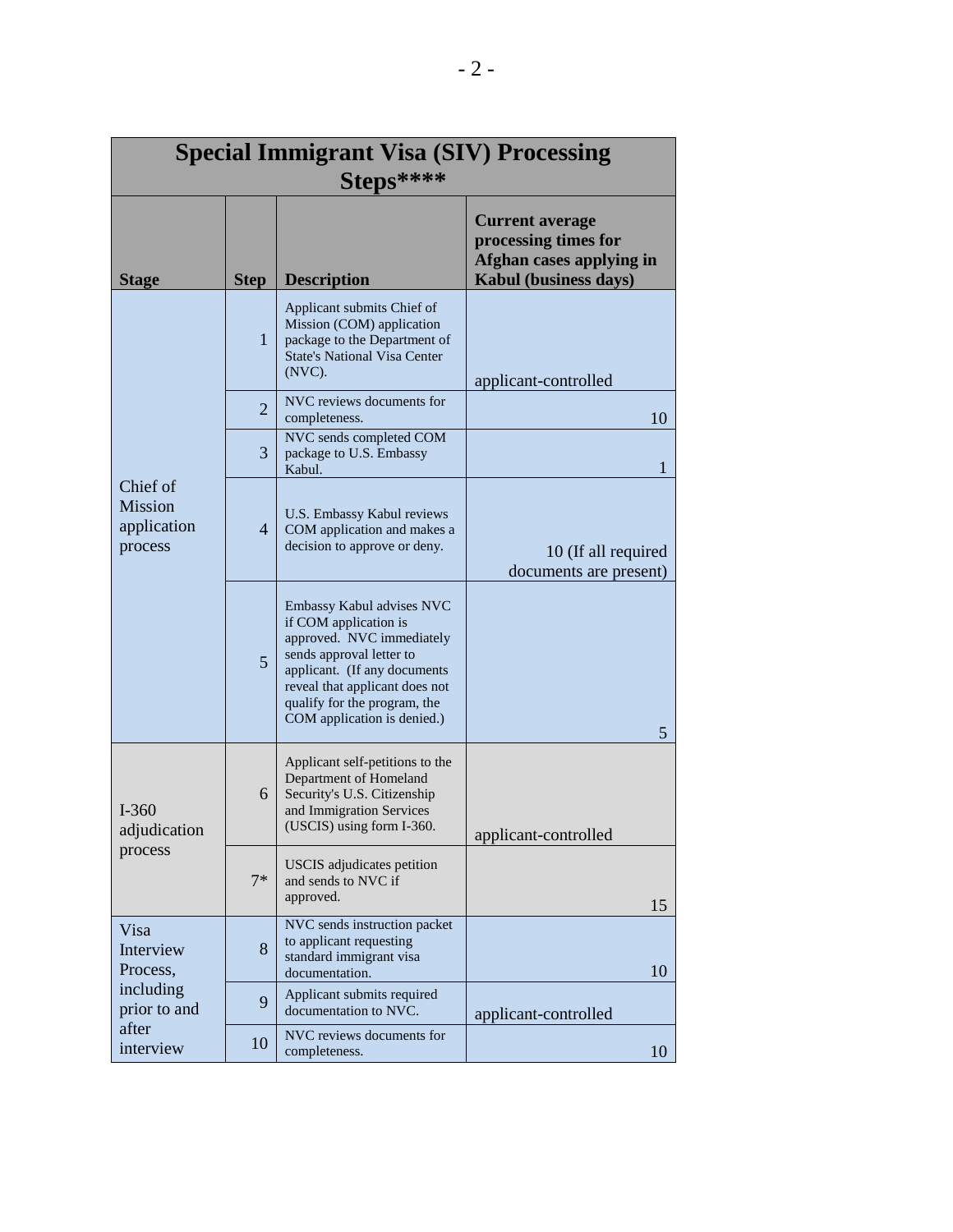|                                                                                                                                                                                 | 11     | NVC schedules applicant for<br>next available interview at<br>U.S. Embassy Kabul.                                                                                                                            | 66                   |  |  |  |  |
|---------------------------------------------------------------------------------------------------------------------------------------------------------------------------------|--------|--------------------------------------------------------------------------------------------------------------------------------------------------------------------------------------------------------------|----------------------|--|--|--|--|
|                                                                                                                                                                                 | 12     | Applicant is interviewed by<br>consular officer on the<br>scheduled appointment date.<br>Administrative processing is<br>initiated following the<br>interview.                                               | 3                    |  |  |  |  |
|                                                                                                                                                                                 | $13**$ | The applicant's case<br>undergoes administrative<br>processing.                                                                                                                                              | 157                  |  |  |  |  |
| Visa Issuance<br>to eligible<br>applicants                                                                                                                                      | 14     | Upon completion of<br>administrative processing,<br>visa is issued if applicant is<br>eligible. In some cases, the<br>passport or medical exam will<br>have expired and require<br>renewal by the applicant. | applicant-controlled |  |  |  |  |
|                                                                                                                                                                                 |        | <b>Total USG processing</b><br>time***                                                                                                                                                                       | 287                  |  |  |  |  |
| *Based on NVC data                                                                                                                                                              |        |                                                                                                                                                                                                              |                      |  |  |  |  |
| **Line 13 totals includes data for all cases issued as of January 31, 2014;<br>processing time for cases that remain pending cannot be calculated without a<br>completion date. |        |                                                                                                                                                                                                              |                      |  |  |  |  |
| ***USG processing times do not factor in applicant-controlled steps. Overall<br>processing times are greater than USG processing times.                                         |        |                                                                                                                                                                                                              |                      |  |  |  |  |
| ****Processing steps are for SQ SIVs.                                                                                                                                           |        |                                                                                                                                                                                                              |                      |  |  |  |  |

# **Applications Pending Longer Than Nine Months**

Applications pending longer than nine months are in step 13 of the SIV application process. Process improvements have resulted in improved efficiencies at this step.

## **Applications Pending at Each Stage of the SIV Application Process**

As of April 18, 2014, the following numbers of Afghan applicants are pending in one of the application stages:

• 1,381 principal applicants have COM applications pending at the Department of State's National Visa Center (NVC). These applicants have submitted some, but not all, of the documents required to apply for COM approval. COM applications with all required documents are sent to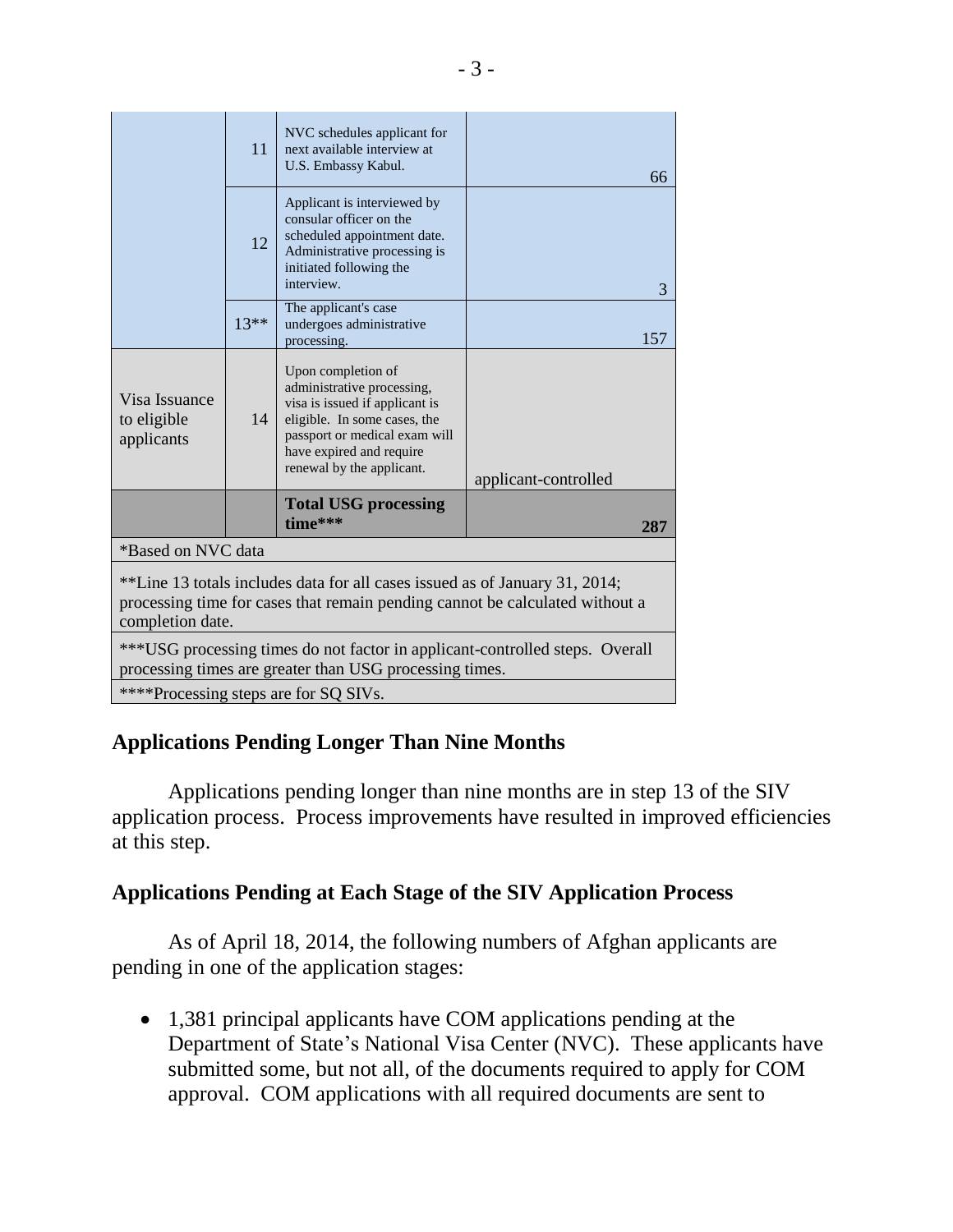Embassy Kabul within one business day. This figure reflects the number of applicants who have taken action on their applications for COM approval within the past 120 days. COM applications must be complete by September 30, 2014, in order to proceed with SIV processing.

- 138 principal applicants have Form I-360 petitions pending with U.S. Citizenship and Immigration Services (USCIS).
- 936 principal applicants and 1,585 family members are currently scheduled for visa interviews. Interviews are scheduled approximately 60 days in advance. Applicants utilize this time to gather any remaining documents required for their interviews, undergo medical examinations, and prepare for travel to Kabul. 11 principal applicants and 24 family members are waiting to be scheduled for visa interviews. Most Afghan applicants will be interviewed at Embassy Kabul as they reside in Afghanistan. Applicants residing outside of Afghanistan will be interviewed at the U.S. Embassy or Consulate that processes immigrant visas for their countries of residence.
- Applications for 2,315 principal applicants and 591 family members are undergoing administrative processing.

### **Number of SIV Applicants in FY 2013**

The following numbers of Afghan applicants applied for SIVs in FY 2013 under section 602(b) of the Afghan Allies Protection Act of 2009, subsequent to receiving COM approval:

| Month    | Principal<br>Applicants | Family<br><b>Members</b> | <b>Total</b> |
|----------|-------------------------|--------------------------|--------------|
| October  | 90                      | 142                      | 232          |
| November | 102                     | 189                      | 291          |
| December | 105                     | 201                      | 306          |
| January  | 454                     | 724                      | 1178         |
| February | 100                     | 175                      | 275          |
| March    | 182                     | 363                      | 545          |
| April    | 165                     | 252                      | 417          |
| May      | 165                     | 322                      | 487          |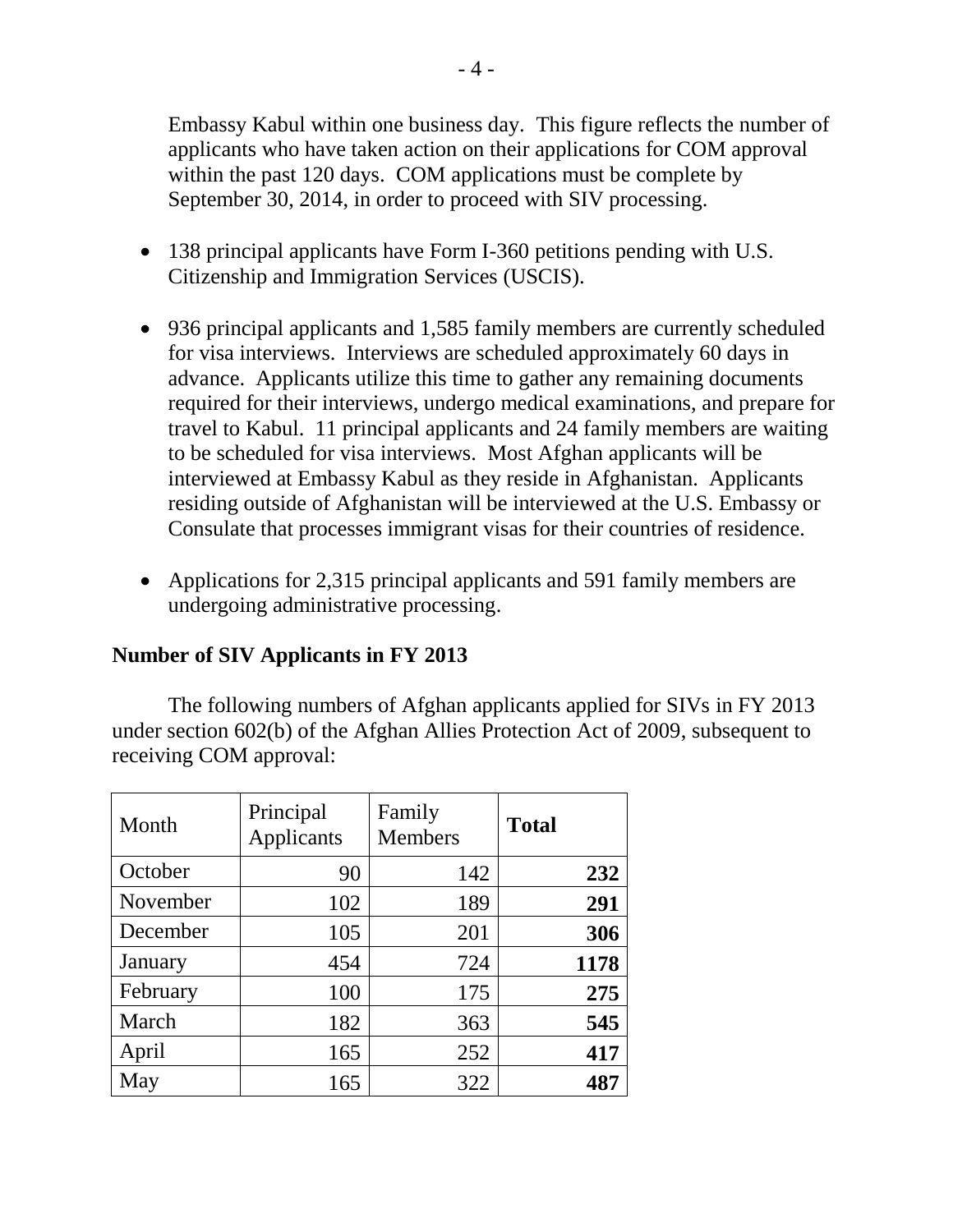| June         | 283  | 501  | 784  |
|--------------|------|------|------|
| July         | 235  | 395  | 630  |
| August       | 323  | 431  | 754  |
| September    | 378  | 547  | 925  |
| <b>Total</b> | 2582 | 4242 | 6824 |

## **Applicants Denied or Pending at Each Stage of the SIV Application Process**

At the end of FY 2013 on September 30, 2013, the following numbers of applicants were denied or pending at one of the application stages:

- 2,118 principal applicants did not qualify to receive COM approval or had their approval revoked in FY 2013 by the COM designee in Embassy Kabul. Although initially denied, or subsequently revoked following COM approval, these applicants were able to appeal their denials, and of those applicants that appealed, 50 percent were subsequently approved.
- 14 principal applicants had their Form I-360 petitions denied by USCIS.
- 573 principal applicants and 607 family members were scheduled for visa interviews. 353 principal applicants and 1,016 family members were waiting to be scheduled for visa interviews.
- Applications for 1,480 principal applicants and 358 family members were undergoing administrative processing.

## **Reasons for COM Denial**

As reflected in denial letters sent by the COM at Embassy Kabul, denial of a COM application generally occurs for one or more of four reasons:

 Failure to establish employment by or on behalf of the U.S. government. The Department of State has considered the employment requirement satisfied in the case of an alien hired under a direct-hire appointment or the employing agency's personal services agreement (PSA) or personal services contract (PSC) authority. State has also considered Afghan nationals hired by and paid through a U.S. government contractor or subcontractor to meet the broader criteria for employment "by or on behalf of" the U.S.